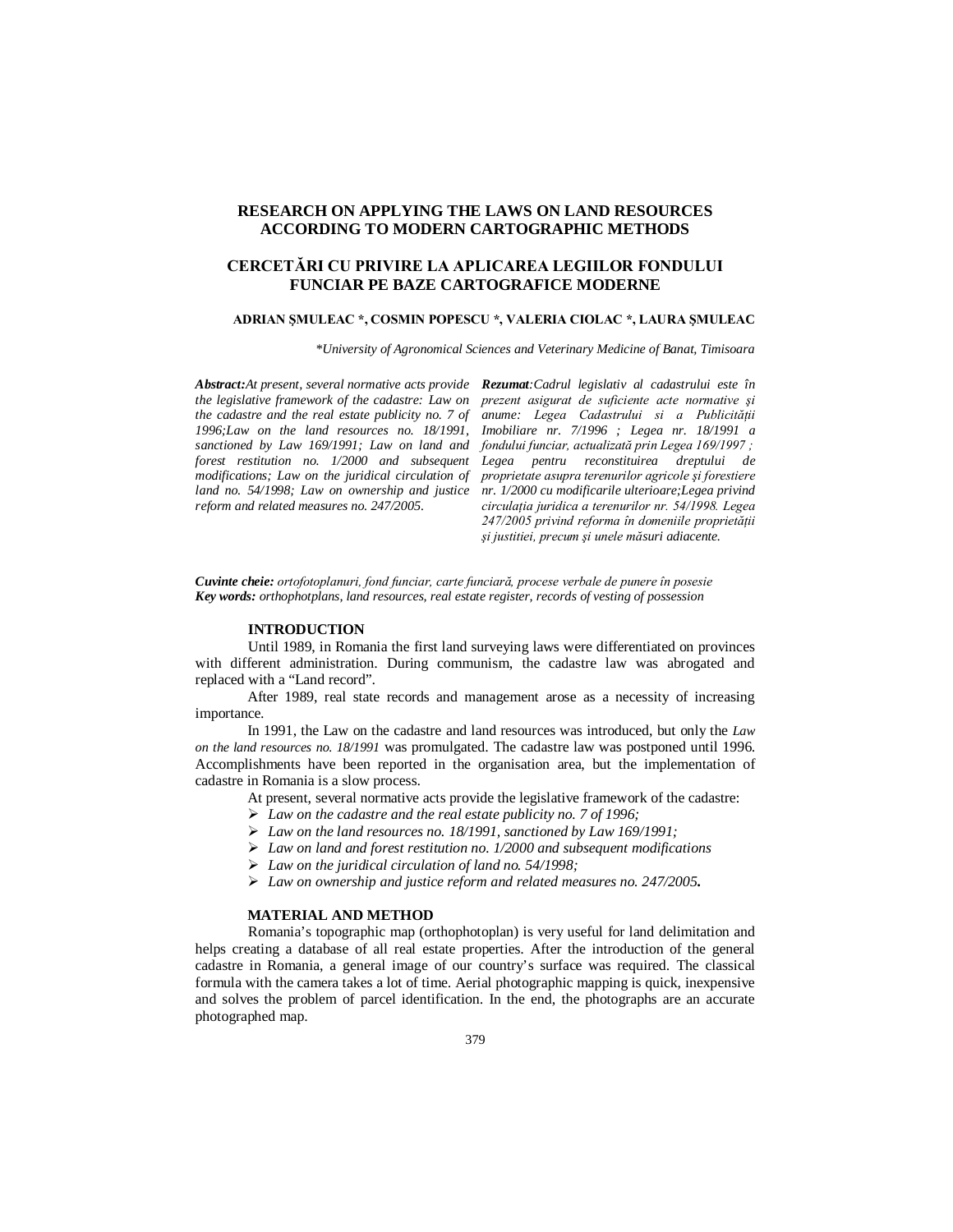The Real Estate Register excerpt can be issued at the notary's office, bank or other institutions. The local committees will take the necessary measures to carry out the delimitation of the territories for the vesting of possession and the parcelling plan.

In order to speed up the issuing of the deeds, according to the options expressed by the legitimate deed holders and article 26 of Law on land resources no. 18/1991, the local committees will draw up records of vesting of possession that will include the elements stipulated in Appendix 27 of the regulations sanctioned by Government Decision no. 131/1991.

The topographic measurements were taken in the Pischia village area, in Timis County, in the A1002 field.

The Leica TC805 total station used for measurements had the following parameters: two-axis compensator; maximum sight distance 3,500 m; standard deviation (ISO 17123-4) 5 mm + 2 ppm; RS232 interface; user-defined data format GSI/IDEX/ASCII/dxf/; alphanumeric display; 1,5 mm accuracy for the 1,5 m high instrument.

#### **RESULTS AND DISCUSSIONS**

Following the measurements and field data processing, an area of 69.13 ha resulted. The following landmarks were used for intersection: the church in PISCHIA ( $Y = 216214.630$ ,  $X = 495686.080$ , the church in BENCECU DE SUS (Y = 222839.200, X = 493280.370), DEAL BATRAN (Y = 218851.400, X = 492649.980), the church in GIARMATA MARE (Y = 214148.520,  $X = 489096.430$ . After the procession of the field data, the station point S100 with the following coordinates resulted: Y=218191.040, X=493347.126.

The orthophotoplans were checked for errors and correlated with the cadastre plans 1:5000 and 1:10000.

Based on the field measurements the following operations were executed (where necessary):

- the field measurements were brought in the same system of coordinates;

- a surface survey in Stereografic 1970 projection system was performed for the layout plan;

- the resulted elements were displayed on separate layers (fig. 1).

The village, town and municipal councils, called local councils, will take the necessary measures to delimit the territories to be given in property and the parcellation plan (fig. 2).

For the vesting of possession, the County Committee for Land Resources will issue a Decision and draw up a file for the use of each category and subcategory of land. Following this Decision, the land management will pass from the State Land Administration (ADS) to the Mayor's Office. ADS will draw up a Protocol that will include the list of people to be given deeds of property. The Protocol will be signed by the Mayor's Office and ADS representatives. When the Protocol has been authenticated, the Mayor's Office can start the vesting of possession according to *Law no. 247/2005 (*fig. 3).

After the topographic measurements were processed and correlated on the orthophotoplans, field A1002, covering an area of 69,13 ha, was parcelled in 22 parcels according to the Protocol (Appendix 22) (Table 1):

Thhrough the property right, the deed holder has the right to own and use goods in his own interest in compliance with to the existing laws.

The state-owned land that is managed by scientific research institutes and is intended for research work, seed and and planting material production of superior biological categories and purebred animal breeding belongs to the state public land and will be state-managed (article 35 subparagraph 2 of *Law 18/1991*).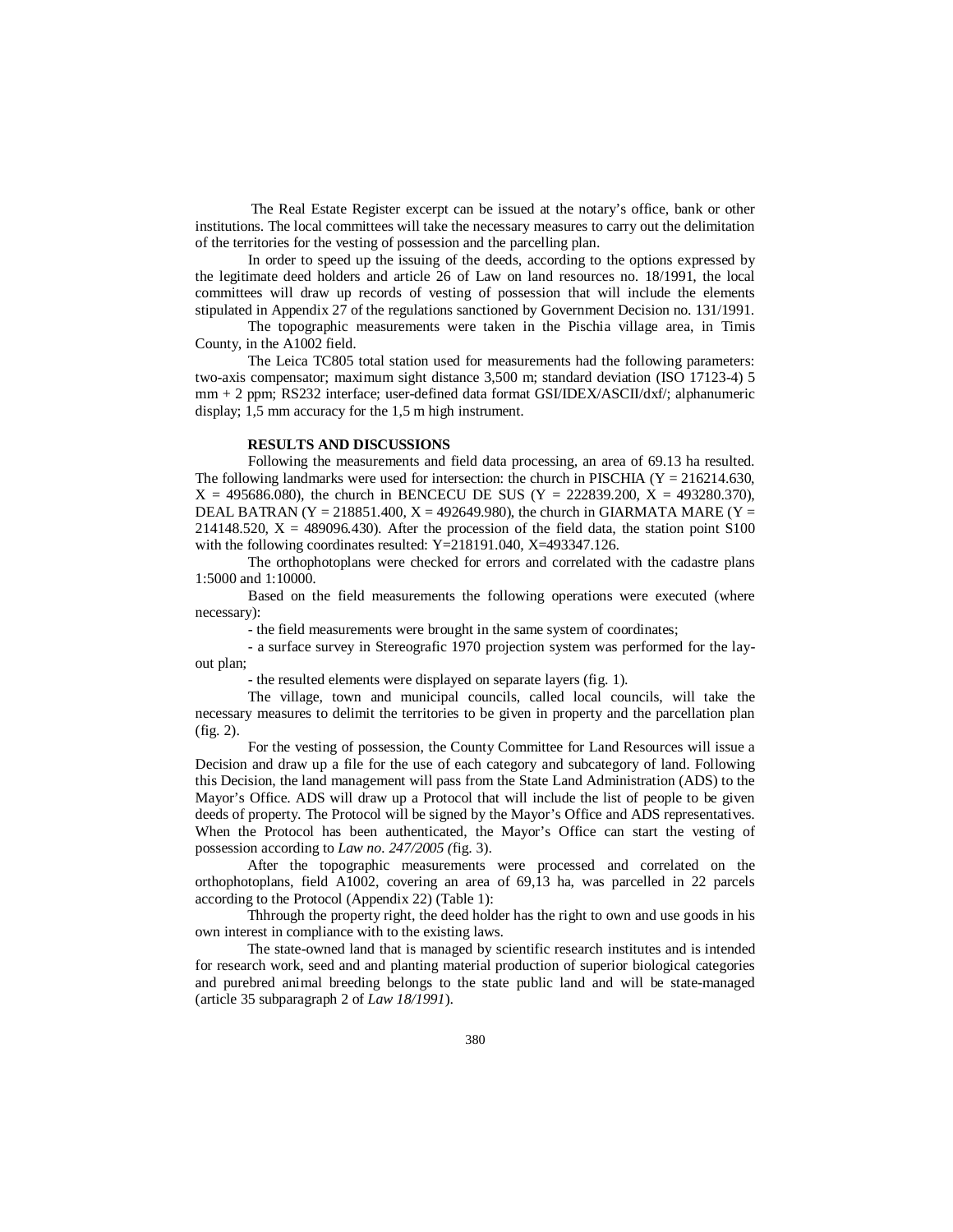

Fig. 2 Lay-out plan before vesting of possession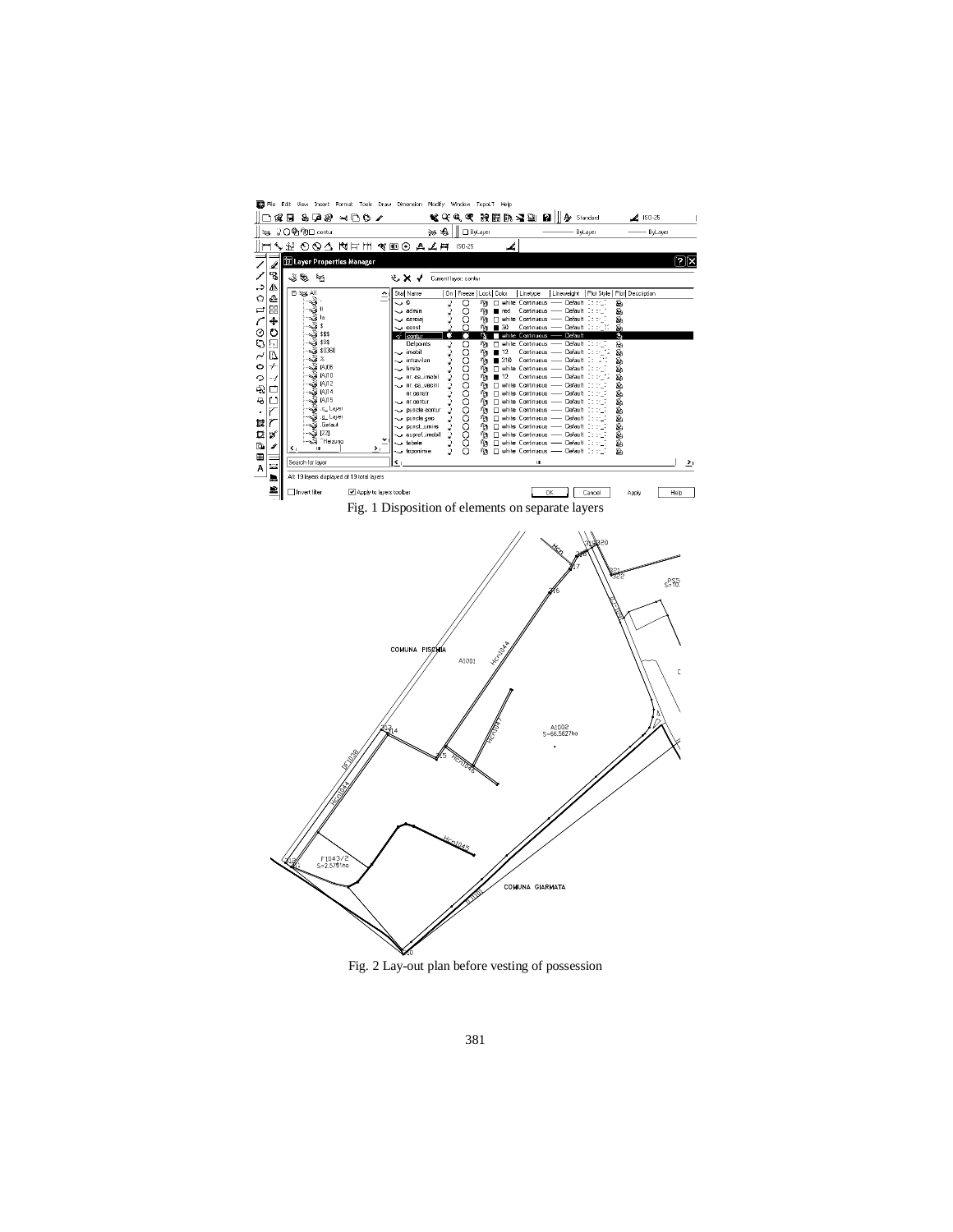

Fig. 3 Lay-out plan after vesting of possession

*Table 1*

| Table of deed holders in field A1002, Pischia village, |  |  |  |  |  |  |
|--------------------------------------------------------|--|--|--|--|--|--|
| according to Law 247/2005 (Appendix 22)                |  |  |  |  |  |  |
|                                                        |  |  |  |  |  |  |

|                | Cadastre     | Area     |                        |                        |  |
|----------------|--------------|----------|------------------------|------------------------|--|
| Position       | number       | (ha)     | Owners                 | Devisee                |  |
| 1              | A1002/1      | 1.04     | <b>MOLDOVAN IOAN</b>   | MOLDOVAN IULIAN        |  |
| $\overline{c}$ | A1002/2      | 5.60     | <b>CRISTESCU ANA</b>   | <b>IONESCU MIHAI</b>   |  |
| 3              | A1002/3      | 4.40     | <b>DUMA ANDREI</b>     | <b>DUMA VASILE</b>     |  |
| $\overline{4}$ | A1002/4/1/1  | 1,42     | <b>JOLDES CRISTIAN</b> | <b>JOLDES ION</b>      |  |
| 5              | A1002/4/1/2  | 2,18     | <b>JOLDES CRISTIAN</b> | <b>JOLDES ION</b>      |  |
| 6              | A1002/4/2/1  | 0.39     | <b>JOLDES CRISTIAN</b> | <b>JOLDES ION</b>      |  |
| 7              | A1002/4/2/2  | 0.61     | <b>JOLDES CRISTIAN</b> | <b>JOLDES ION</b>      |  |
| 8              | A1002/4/3/1  | 0.39     | <b>JOLDES CRISTIAN</b> | <b>JOLDES ION</b>      |  |
| 9              | A1002/4/3/2  | 0.61     | <b>JOLDES CRISTIAN</b> | <b>JOLDES ION</b>      |  |
| 10             | A1002/4/4/1  | 0,40     | <b>JOLDES CRISTIAN</b> | <b>JOLDES ION</b>      |  |
| 11             | A1002/4/4/2  | 0.60     | <b>JOLDES CRISTIAN</b> | <b>JOLDES ION</b>      |  |
| 12             | A1002/4/5/1  | 0,74     | DRINCA IOANA           | MIHAIESCU MARIA        |  |
| 13             | A1002/4/5/2  | 0.67     | <b>DRINCA IOANA</b>    | <b>MIHAIESCU MARIA</b> |  |
| 14             | A1002/4/6    | 2,31     | <b>CHILBA VLAD</b>     | CHILBA CRISTIAN        |  |
| 15             | A1002/5      | 10,64    | DAN VERONICA           | NEMES VIOREL           |  |
| 16             | A1002/6      | 5,10     | LUPSAN MATEI           | <b>LUPSAN ALEX</b>     |  |
| 17             | A1002/7      | 10,00    | <b>IVAN ANNA</b>       | <b>STEFAN GHEORGHE</b> |  |
| 18             | A1002/8      | 3.45     | CRETU ISABELA          | NICOLA MARIA           |  |
| 19             | A1002/9      | 2,67     | PETRESCU TUDOR         | PETRESCU GHEORGHE      |  |
| 20             | A1002/10     | 2,32     | <b>AVRAM BOGDAN</b>    | <b>AVRAM LAURENTIU</b> |  |
| 21             | A1002/11     | 5,10     | <b>LAZAR RAZVAN</b>    | <b>LAZAR ANCA</b>      |  |
| 22             | A1002/12     | 8,50     | <b>BARIZ MIHAI</b>     | <b>BARIZ MARIAN</b>    |  |
|                | <b>TOTAL</b> | 69,13 ha |                        |                        |  |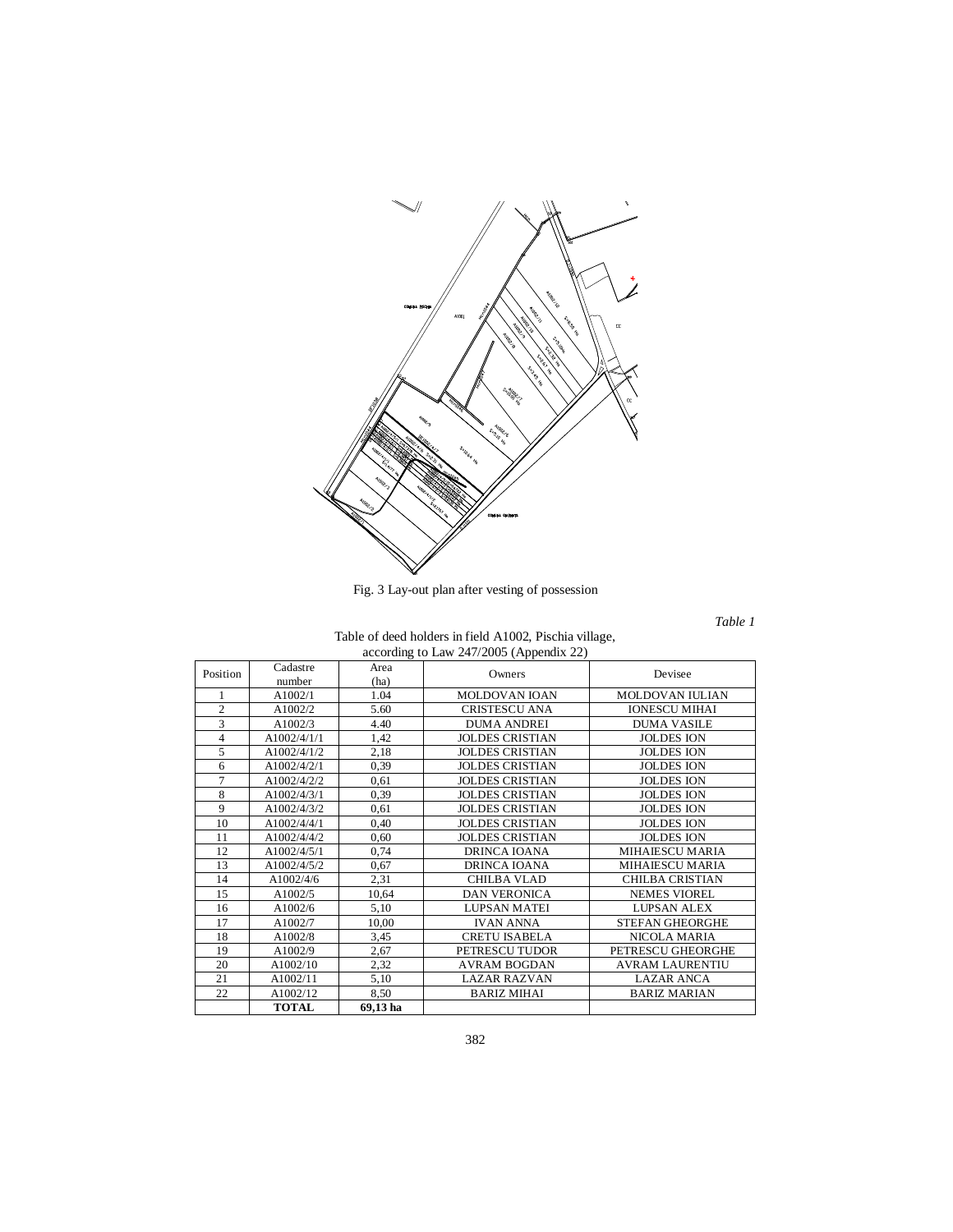After parcellation, a record of vesting of possession will be drafted acording to the model below (fig. 4):



Fig. 4 Model of record of vesting of possession

The deed of property is issued by the County Committee for the enforcement of the Law on land resources, based on the documents submitted to the local committees, after the proposals of the committees have been authenticated.

For living citizens, the deed of property is issued to rightful individuals (husband, wife); for devisees, a single deed is issued for the land that belonged to its owner in which all rightful applicants are listed. Each joint owner's share will be stipulated by common law.

According to article 14, subparagraph 2 of Law 18/1991, republished, land allotment in hill areas is done on the former locations, while in the plain areas is done on fields established by the committee, not necessarily on the former sites. However, article 2, paragraph 1 of Law 1/2000 generalises the rule of allotment on former sites, provided that they are free of buildings or have not been subjected to restitution in favour of other individuals. Law 1/2000 stipulates that any rights restituted according to the law on land resources, for which deeds or records of vesting of possession have been issued, are valid without further confirmation.

## **CONCLUSIONS**

The orthophotplan is very useful for property description and delimitation. At the same time it is an essential tool in solving issues related to property laws enforcement. This will help clarifying the situation of the sites resulted according to the deeds of property, in correlation with the parcelling plans of the local committees and the situation in the field as